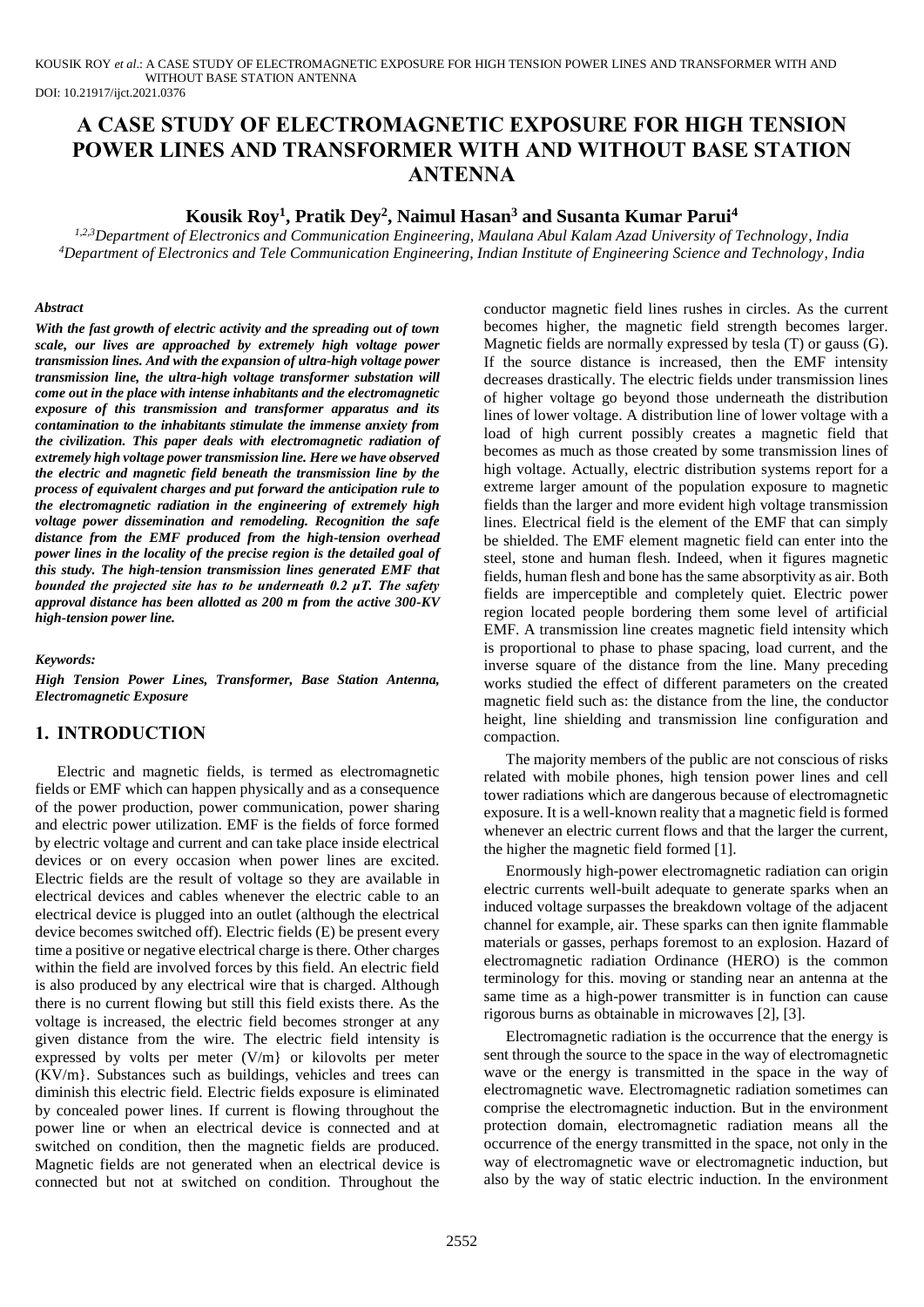protection domain, electromagnetic radiation generally refers to electric field strength, magnetic field intensity and radio annoyance [4]. The extremely high voltage power transmission engineering comprises extremely high voltage overhead power transmission lines and extremely high voltage transformer substation. There once was discussion about whether extremely high voltage overhead transmission lines and extremely high voltage transformer substation produce electromagnetic radiation or not. Now it is confessed that it will. The main theory is the Maxwell's theory about electromagnetic field that the timevariable current can create magnetic field, the time-variable magnetic field can generate electric field, the time variable electric field can make magnetic field and the magnetic field and electric field mutually communicates and the Electromagnetic wave emerges. Because extremely high voltage overhead transmission lines forms voltage grads, there exists work frequency magnetic field and electric field in them. And the same is extremely high voltage transformer substation [5]– [9].

Electromagnetic fields present in our environment are frequently exemplified by their flux density. Magnetic field is expressed in two means, magnetic flux density *B* which is measured by Tesla (*T*), or as magnetic field strength *H* which is measured by Ampere per meter (A/m) [10]-[12]. In case of linear materials these two values are interrelated by the expression:

 $B=\mu H$  (1)

where  $\mu$  is the constant of proportionality often termed as magnetic permeability in vacuum or air or in nonmagnetic materials. Human beings are composite electrochemical systems that converse with the environment in the course of electrical pulses. The time-varying EMF exposure outcomes internal electric fields in body currents and energy absorption in tissues that rely on the coupling systems with the concerned frequency. The Power density (*P*) is the rate of flow of electromagnetic energy per unit surface area mentioned in  $W/m^2$  or  $mW/cm^2$ . It can be expressed as:

$$
P = E^2 / \eta \text{ or } P = \eta H^2 \tag{2}
$$

where  $E$  is the electric field intensity and  $\eta$  is the field resistance taken as 377 $Ω$  for free space (in air) [13]. High-tension power lines reckoned as the key basis of electric and magnetic fields. Electromagnetic Radiation (EMR) is the stream of photons through space at speed of light; each photon contains a certain amount of energy, which raises with increasing frequency [14]. This energy spread out as it moves. High voltage transmission lines, distribution lines, high voltage transformers, electric power substations, electrical devices as well as industrial devices are few notable reasons of electromagnetic field exposures of Extremely low frequency (ELF) in the environment [15].

The extent of the electric field depends on the disparity in potential between charge-carrying bodies (conductors) apart from the amount of current flowing through the conductor. On the other hand, a magnetic field is formed by the motion of electric charges in form of electric current, and provides the numbers of charges per second passing through the conductor. The degree of the magnetic field is proportional to the current flowing in a conductor, apart from the voltage present. So, EMF is formed where electricity is produced, conveyed or employed. This comprises electric high tension power lines, transformers, electric sections [16], [17]. All electric streams have an allied electric field and magnetic field. The strength of both electric and magnetic fields reduces with distance from the field source. It is easy to shield or block electric fields than magnetic fields [18]. A study on effects of radiation from cell towers and high-tension power lines on residents of buildings illustrates that people who live close to radiation sources are more prone to the risk [19]. ELF based magnetic fields caused by high voltage elements like transmission lines, transformer centers, substations can create rigorous contacts, mainly for the human health [20]-[22]. This exposure has dramatically increased for thirty decades.

## **2. METHODOLOGY**

The intensity of EM field and power density is measured in some parts in the vicinity of high-tension power lines and transformer with and without base station antenna situated at Ramsagar village of West Bengal state in India. Taking into account the standard height of the Indian people the EM field exposure was measured at height 1.5 m by means of a three-axis electromagnetic field meter model KM-195 by KUSAM-MECO® brand. This meter can directly measure the electric field strength and then converts the measurement values to the equivalent magnetic field strength units and power density units by means of the regular far-field formulate for electromagnetic radiation. The meter has an electrical field (*E*) sensor type. The instrument has been calibrated by using equipment which has already been calibrated to standards traceable to national standards on 5<sup>th</sup> November, 2018. Electric field was measured in mV/m, magnetic field in mA/m and power density in  $\mu$ W/m<sup>2</sup>.

# **3. RESULTS AND DISCUSSION**

The results of the Variation in EM radiation of power lines (Coordinates vs. Power Density at different distance) are shown in the Table.1 below. From Table.1, it is seen that power density is increased gradually as we move far away from this power lines and reach its maximum value of 1342  $\mu$ W/m<sup>2</sup> at a distance of 60 m from this power lines and after this 60 m distance power density become decreased slowly.

| <b>Coordinates</b><br>(Latitude, Longitude) | (m) | <b>Distance Power Density</b><br>$(\mu W/m^2)$ |
|---------------------------------------------|-----|------------------------------------------------|
| N 23°6'50.1948", E 87°16'40.44"             | 10  | 18.06                                          |
| N 23°6'49.1976", E 87°16'39.9"              | 20  | 52.89                                          |
| N 23°6'48.3768", E 87°16'39.6768"           | 30  | 97.26                                          |
| N 23°6'47.736", E 87°16'39.09"              | 40  | 999.8                                          |
| N 23°6'47.6496", E 87°16'39.2376"           | 50  | 1276.3                                         |
| N 23°6'44.2296", E 87°16'37.5096"           | 60  | 1342                                           |
| N 23°6'39.0996", E 87°16'35.022"            | 70  | 1259.8                                         |
| N 23°6'35.6256", E 87°16'32.6208"           | 80  | 872                                            |
| N 23°6'32.3676", E 87°16'30.9288"           | 90  | 787.8                                          |
| N 23°6'29.4156", E 87°16'29.0028"           | 100 | 684.6                                          |
| N 23°6'27.2268", E 87°16'27.7536"           | 110 | 648.2                                          |

Table.1. Variation in EM radiation of power lines (Coordinates vs. Power Density at different distance)

The results of the variation in EM radiation of power lines (Coordinates vs. Electric Field at different distance) are shown in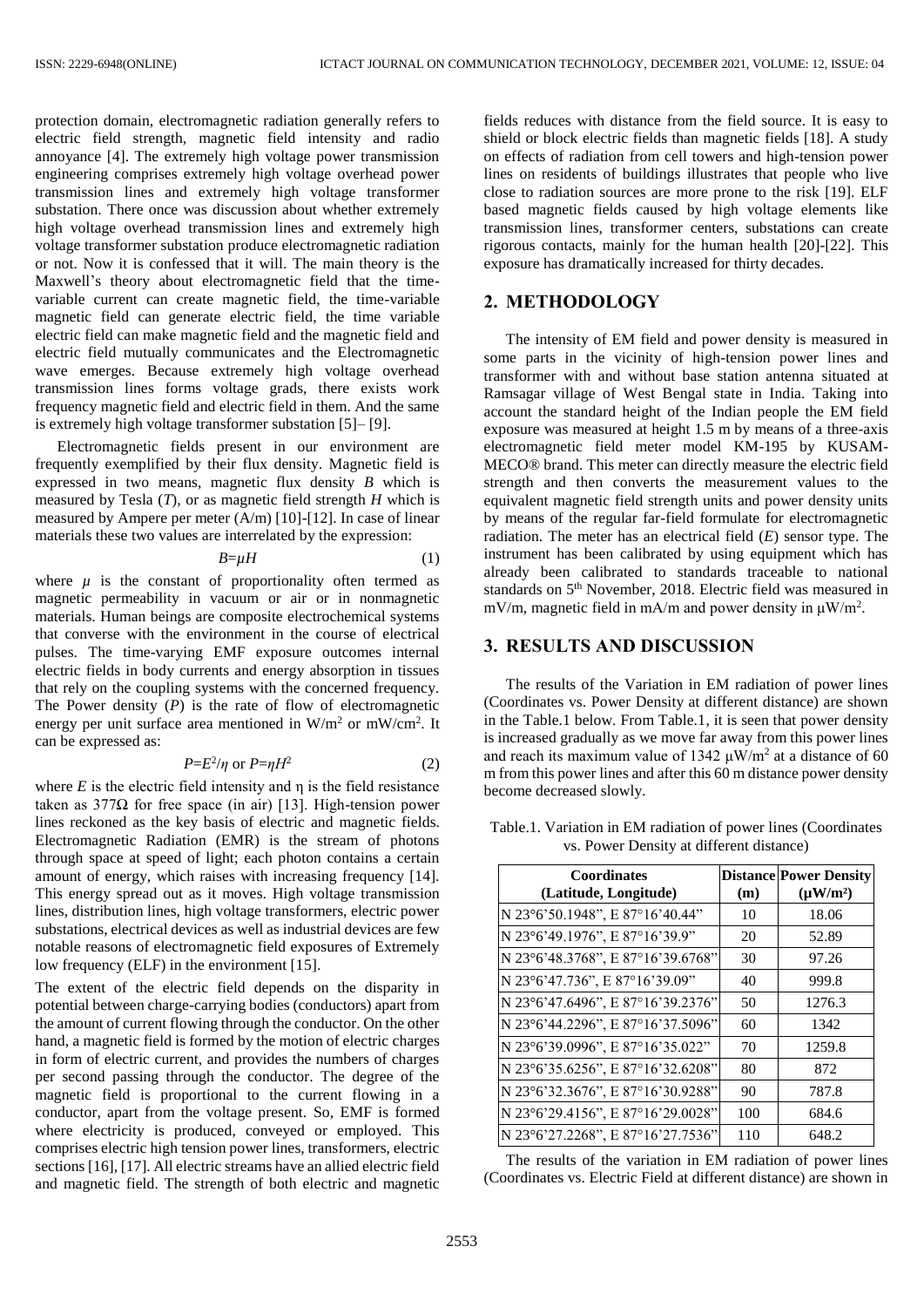#### KOUSIK ROY *et al*.: A CASE STUDY OF ELECTROMAGNETIC EXPOSURE FOR HIGH TENSION POWER LINES AND TRANSFORMER WITH AND WITHOUT BASE STATION ANTENNA

the Table.2. From Table.2, it is seen that electric field is increased gradually as we move far away from this power lines and reach its maximum value of 899.5 mV/m at a distance of 70 m from this power lines and after this 70 m distance electric field become decreased slowly.

| <b>Coordinates</b><br>(Latitude, Longitude) | (m) | <b>Distance Electric Field</b><br>(mV/m) |
|---------------------------------------------|-----|------------------------------------------|
| N 23°6'50.1948", E 87°16'40.44"             | 10  | 105.3                                    |
| N 23°6'49.1976", E 87°16'39.9"              | 20  | 176.7                                    |
| N 23°6'48.3768", E 87°16'39.6768"           | 30  | 236.2                                    |
| N 23°6'47.736", E 87°16'39.09"              | 40  | 716.6                                    |
| N 23°6'47.6496", E 87°16'39.2376"           | 50  | 824.5                                    |
| N 23°6'44.2296", E 87°16'37.5096"           | 60  | 833.8                                    |
| N 23°6'39.0996", E 87°16'35.022"            | 70  | 899.5                                    |
| N 23°6'35.6256", E 87°16'32.6208"           | 80  | 748                                      |
| N 23°6'32.3676", E 87°16'30.9288"           | 90  | 710.2                                    |
| N 23°6'29.4156", E 87°16'29.0028"           | 100 | 664.8                                    |
| N 23°6'27.2268", E 87°16'27.7536"           | 110 | 648.3                                    |

Table.2. Variation in EM radiation of power lines (Coordinates vs. Electric Field at different distance)

The results of the Variation in EM radiation of power lines (Coordinates vs. Magnetic Field at different distance) are shown in the Table.3. From Table.3, it is seen that magnetic field is decreased steadily as we move far away from this power lines. Magnetic field reaches its maximum value of 6.819 mA/m at a distance of 10 m from this power lines and reaches its minimum value of 2.080 mA/m at a distance of 110 m from this power lines.

| VS. Magnetic Field at different distance).  |                        |                                 |
|---------------------------------------------|------------------------|---------------------------------|
| <b>Coordinates</b><br>(Latitude, Longitude) | <b>Distance</b><br>(m) | <b>Magnetic Field</b><br>(mA/m) |
| N 23°6'50.1948", E 87°16'40.44"             | 10                     | 6.819                           |
| $N$ 23% 10 1076" E 87% 6'30 0"              | 20                     | $\Lambda$ 261                   |

Table.3. Variation in EM radiation of power lines (Coordinates vs. Magnetic Field at different distance).

| N 23°6'49.1976", E 87°16'39.9"    | 20  | 4.261 |
|-----------------------------------|-----|-------|
| N 23°6'48.3768", E 87°16'39.6768" | 30  | 3.375 |
| N 23°6'47.736", E 87°16'39.09"    | 40  | 2.372 |
| N 23°6'47.6496", E 87°16'39.2376" | 50  | 2.397 |
| N 23°6'44.2296", E 87°16'37.5096" | 60  | 2.449 |
| N 23°6'39.0996", E 87°16'35.022"  | 70  | 2.179 |
| N 23°6'35.6256", E 87°16'32.6208" | 80  | 2.102 |
| N 23°6'32.3676", E 87°16'30.9288" | 90  | 2.095 |
| N 23°6'29.4156", E 87°16'29.0028" | 100 | 2.083 |
| N 23°6'27.2268", E 87°16'27.7536" | 110 | 2.080 |

The results of the Variation in EM radiation of transformer without base transceiver station (BTS) (Coordinates vs. Power Density) are shown in the Table.4. All the readings are taken from 5 m distance from this transformer. From Table.4 it is seen that for this transformer without BTS the highest power density value is 2030 µW/m² and the lowest power density value is 1660.3  $\mu W/m^2$ .

Table.4. Variation in EM radiation of transformer without base transceiver station (BTS) (Coordinates vs. Power Density)

| <b>Coordinates</b><br>(Latitude, Longitude) | <b>Power Density</b><br>$(\mu W/m^2)$ |
|---------------------------------------------|---------------------------------------|
| N 23°5'55.8528", E 87°16'21.0468"           | 1701.1                                |
| N 23°5'55.8564", E 87°16'21.0504"           | 1762.1                                |
| N 23°5'55.8492", E 87°16'21.0432"           | 1851.4                                |
| N 23°5'55.8456", E 87°16'21.036"            | 1877.6                                |
| N 23°5'55.824", E 87°16'20.9964"            | 1784.3                                |
| N 23°5'55.8168", E 87°16'20.9496"           | 1660.3                                |
| N 23°5'55.7952", E 87°16'20.9136"           | 1861.3                                |
| N 23°5'55.7916", E 87°16'20.91"             | 2030                                  |
| N 23°5'55.7844", E 87°16'20.9064"           | 1825                                  |
| N 23°5'55.7772", E 87°16'20.8884"           | 1825                                  |

The results of the Variation in EM radiation of transformer without base transceiver station (BTS) (Coordinates vs. Electric Field) are shown in the Table.5. All the readings are taken from same 5 m distance from this transformer. From Table.5 and Fig.5 it is seen that for this transformer without BTS the highest electric field value is 1146.3 mV/m and the lowest electric field value is 1028.9 mV/m.

| <b>Coordinates</b><br>(Latitude, Longitude) | <b>Electric Field</b><br>(mV/m) |
|---------------------------------------------|---------------------------------|
| N 23°5'55.8528", E 87°16'21.0468"           | 1051.7                          |
| N 23°5'55.8564", E 87°16'21.0504"           | 1060.8                          |
| N 23°5'55.8492", E 87°16'21.0432"           | 1076.9                          |
| N 23°5'55.8456", E 87°16'21.036"            | 1082                            |
| N 23°5'55.824", E 87°16'20.9964"            | 1067.1                          |
| N 23°5'55.8168", E 87°16'20.9496"           | 1028.9                          |
| N 23°5'55.7952", E 87°16'20.9136"           | 1100                            |
| N 23°5'55.7916", E 87°16'20.91"             | 1146.3                          |
| N 23°5'55.7844", E 87°16'20.9064"           | 1084.1                          |
| N 23°5'55.7772", E 87°16'20.8884"           | 1088                            |

Table.5. Variation in EM radiation of transformer without base transceiver station (BTS) (Coordinates vs. Electric Field)

The results of the Variation in EM radiation of transformer without base transceiver station (BTS) (Coordinates vs. Magnetic Field) are shown in the Table.6. All the readings are taken from same 5 m distance from this transformer. From Table.6 and Fig.6 it is seen that for this transformer without BTS the highest magnetic field value is 2.382 mA/m and the lowest magnetic field value is 2.283 mA/m.

Table.6. Variation in EM radiation of transformer without base transceiver station (BTS) (Coordinates vs. Magnetic Field).

| <b>Coordinates</b><br>(Latitude, Longitude) | <b>Magnetic Field</b><br>(mA/m) |
|---------------------------------------------|---------------------------------|
| N 23°5'55.8528", E 87°16'21.0468"           | 2.283                           |
| N 23°5'55.8564", E 87°16'21.0504"           | 2.321                           |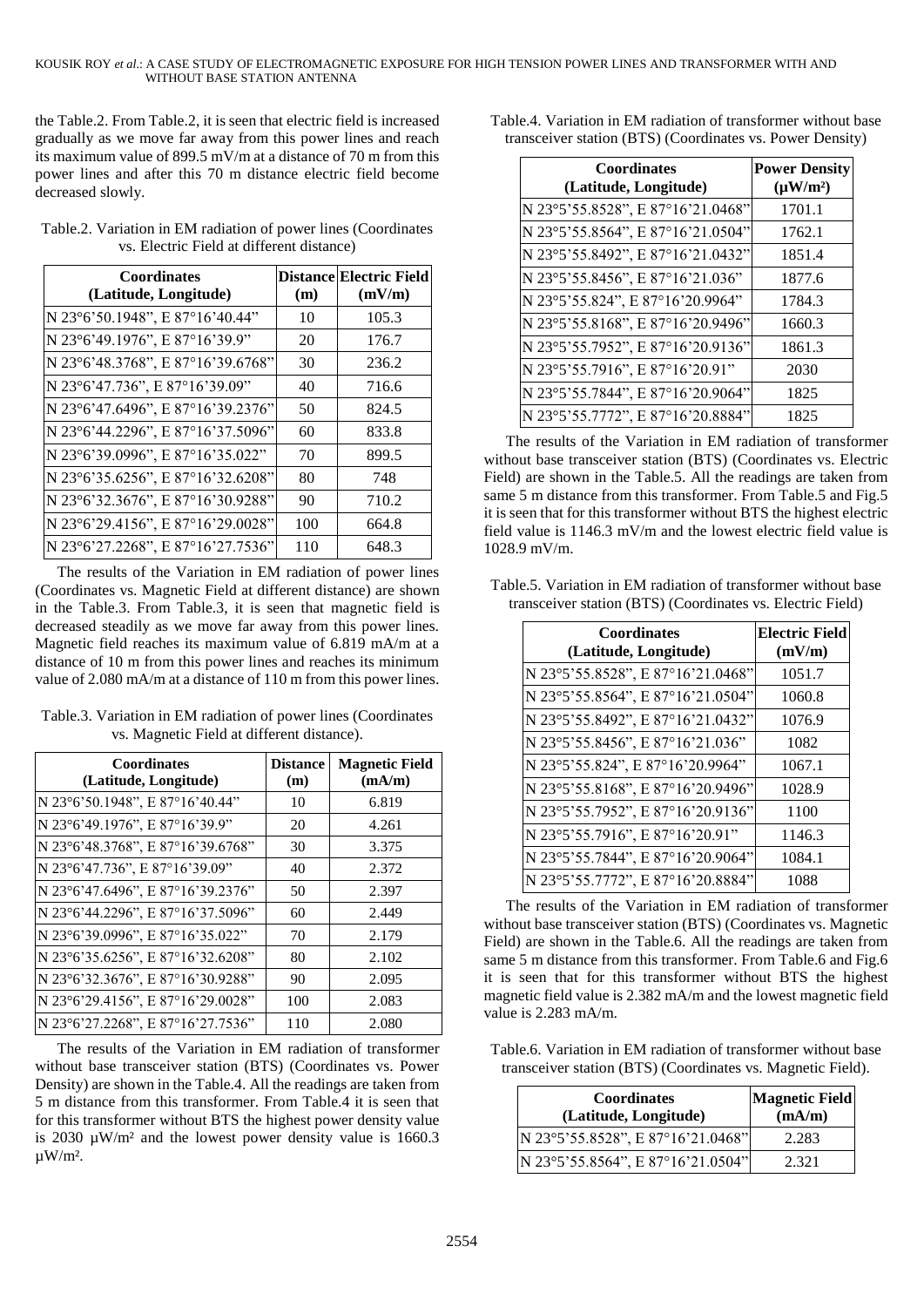| N 23°5'55.8492", E 87°16'21.0432" | 2.369 |
|-----------------------------------|-------|
| N 23°5'55.8456", E 87°16'21.036"  | 2.382 |
| N 23°5'55.824", E 87°16'20.9964"  | 2.328 |
| N 23°5'55.8168", E 87°16'20.9496" | 2.294 |
| N 23°5'55.7952", E 87°16'20.9136" | 2.328 |
| N 23°5'55.7916", E 87°16'20.91"   | 2.382 |
| N 23°5'55.7844", E 87°16'20.9064" | 2.329 |
| N 23°5'55.7772", E 87°16'20.8884" | 2.321 |

The results of the Variation in EM radiation of transformer with base transceiver station (BTS) (Coordinates vs. Power Density) are shown in the Table.7. All the readings are taken from 5 m distance from this transformer. From Table.7, it is seen that for this transformer with BTS the highest power density value is 1881.4  $\mu$ W/m<sup>2</sup> and the lowest power density value is 751  $\mu$ W/m<sup>2</sup>.

Table.7. Variation in EM radiation of transformer with base transceiver station (BTS) (Coordinates vs. Power Density)

| <b>Coordinates</b><br>(Latitude, Longitude) | <b>Power Density</b><br>$(\mu W/m^2)$ |
|---------------------------------------------|---------------------------------------|
| N 23°6'10.3536", E 87°15'54.3888"           | 818                                   |
| N 23°6'3.9096", E 87°16'4.422"              | 751                                   |
| N 23°6'10.3968", E 87°15'54.6948"           | 992                                   |
| N 23°6'9.9864", E 87°15'54.8208"            | 1586.2                                |
| N 23°6'9.972", E 87°15'54.8208"             | 1721.7                                |
| N 23°6'41.8716", E 87°15'14.0508"           | 1684.1                                |
| N 23°6'10.71", E 87°15'53.7984"             | 1871.6                                |
| N 23°6'10.7316", E 87°15'53.6688"           | 1857.7                                |
| N 23°6'41.8716", E 87°15'14.0508"           | 1710.1                                |
| N 23°6'11.3616", E 87°15'54.63"             | 1881.4                                |

The results of the Variation in EM radiation of transformer with base transceiver station (BTS) (Coordinates vs. Electric Field) are shown in the Table.8. All the readings are taken from same 5 m distance from this transformer. From Table.8, it is seen that for this transformer with BTS the highest electric field value is 1098.5 mV/m and the lowest electric field value is 678 mV/m.

Table.8. Variation in EM radiation of transformer with base transceiver station (BTS) (Coordinates vs. Electric Field).

| <b>Coordinates</b><br>(Latitude, Longitude) | <b>Electric Field</b><br>(mV/m) |
|---------------------------------------------|---------------------------------|
| N 23°6'10.3536", E 87°15'54.3888"           | 712                             |
| N 23°6'3.9096", E 87°16'4.422"              | 678                             |
| N 23°6'10.3968", E 87°15'54.6948"           | 798                             |
| N 23°6'9.9864", E 87°15'54.8208"            | 1007.7                          |
| N 23°6'9.972", E 87°15'54.8208"             | 1056.5                          |
| N 23°6'41.8716", E 87°15'14.0508"           | 1043.2                          |
| N 23°6'10.71", E 87°15'53.7984"             | 1098.5                          |
| N 23°6'10.7316", E 87°15'53.6688"           | 1091.3                          |
| N 23°6'41.8716", E 87°15'14.0508"           | 1054.5                          |
| N 23°6'11.3616", E 87°15'54.63"             | 1087.3                          |

The results of the Variation in EM radiation of transformer with base transceiver station (BTS) (Coordinates vs. Magnetic Field) are shown in the Table.9. All the readings are taken from same 5 m distance from this transformer. From Table.9, it is seen that for this transformer with BTS the highest magnetic field value is 2.374 mA/m and the lowest magnetic field value is 2.120 mA/m.

Table.9. Variation in EM radiation of transformer with base transceiver station (BTS) (Coordinates vs. Magnetic Field).

| <b>Coordinates</b><br>(Latitude, Longitude) | <b>Magnetic Field</b><br>(mA/m) |
|---------------------------------------------|---------------------------------|
| N 23°6'10.3536", E 87°15'54.3888"           | 2.132                           |
| N 23°6'3.9096", E 87°16'4.422"              | 2.140                           |
| N 23°6'10.3968", E 87°15'54.6948"           | 2.120                           |
| N 23°6'9.9864", E 87°15'54.8208"            | 2.269                           |
| N 23°6'9.972", E 87°15'54.8208"             | 2.292                           |
| N 23°6'41.8716", E 87°15'14.0508"           | 2.285                           |
| N 23°6'10.71", E 87°15'53.7984"             | 2.341                           |
| N 23°6'10.7316", E 87°15'53.6688"           | 2.344                           |
| N 23°6'41.8716", E 87°15'14.0508"           | 2.286                           |
| N 23°6'11.3616", E 87°15'54.63"             | 2.374                           |

The highest electric fields are about 899.5 mV/m, 1146.3 mV/m and 1098.5 mV/m which compare to ICNIRP 2010 value of 10 KV/m for occupational exposure, is about 0.008%, 0.011% and 0.010% of the ICNIRP value.

# **4. CONCLUSION**

The result of the study illustrates a high level of conformity of the ICNIRP guidelines as the radiation levels obtained exceed accepted safe level of magnetic field of 0.4  $\mu$ T and 0.024 W/m<sup>2</sup> for power density. If the measured data is compared with that of ICNIRP data then it is found that the highest magnetic field values are below ICNIRP data by about 98%, which means that the 330KV line causes no magnetic field hazard. The maximum electric field values of this 330KV power line are less than ICNIRP data by about 99.5%, indicating no electric field hazard from the power line.

So, we concluded that in case of high-tension power line power density and electric field is increased gradually as we move far away from this power lines and reach its maximum value at a certain distance from this power lines and after this distance power density become decreased slowly. Magnetic field is decreased steadily as we move far away from this power lines. Similarly, in case of a Transformer without nearest Cellular Base Station the EMR exposure level is high compare to a Transformer with nearest Cellular Base Station as the Electromagnetic Radiation (EMR) is repulsion each other in case of Transformer with nearest Cellular Base Station Antenna.

# **REFERENCES**

[1] A. Huss, A. Spoerri, M. Egger and M. Roosli, "Swiss National Cohort Study Residence near Power Lines and